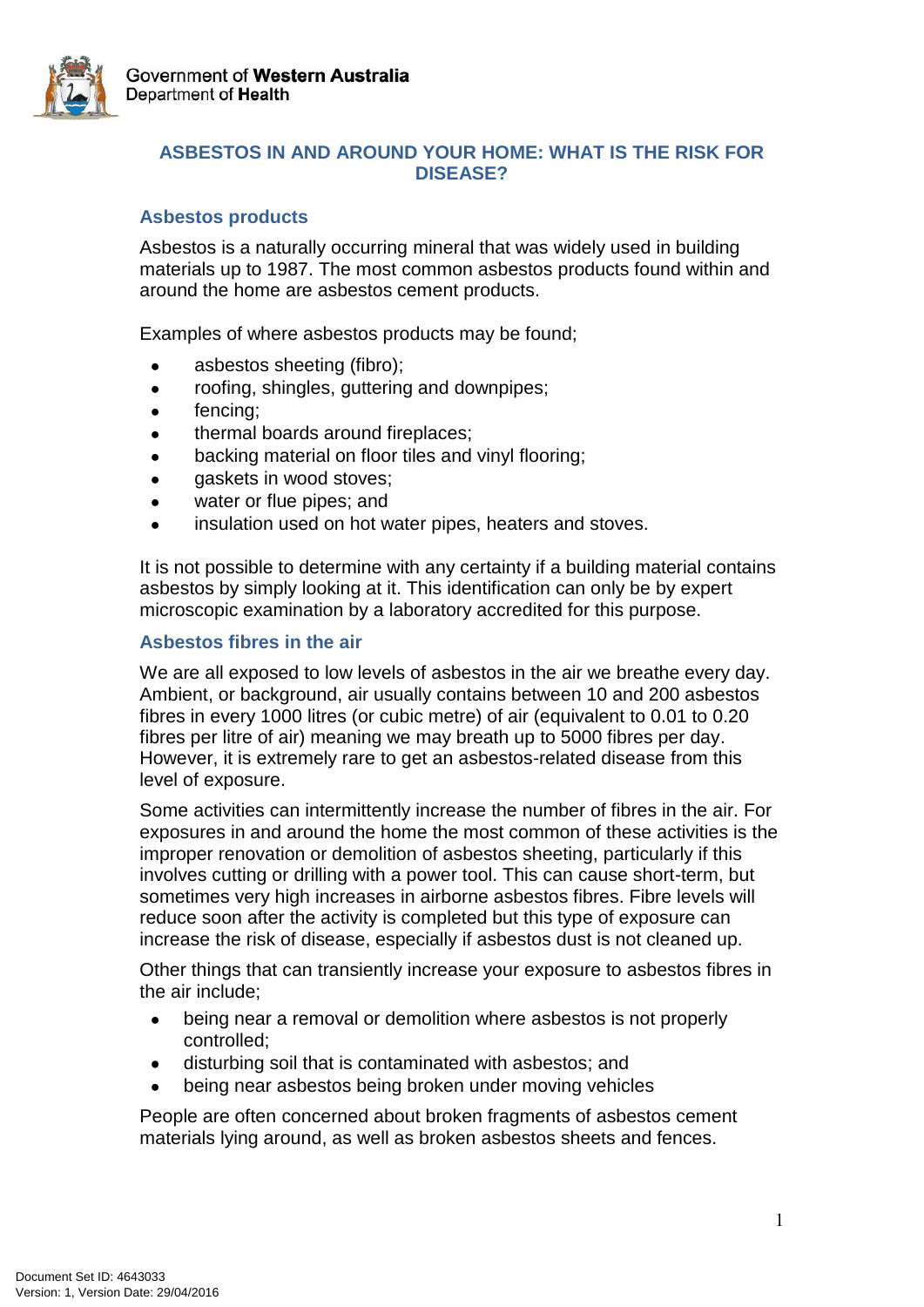Asbestos fibres can be released from these but as most fibres are still bonded in the cement matrix the release of fibres will not contribute significantly to the background levels already in the air. However, it is strongly encouraged that any loose or broken fragments of asbestos cement material are collected and disposed of properly to avoid further damage

#### **Asbestos and the risk of disease**

Asbestos can cause serious illnesses such as mesothelioma, lung cancer and asbestosis. The level of exposure required to develop each of these diseases varies but there is no known safe exposure level of asbestos, particularly for mesothelioma. However, the risk of developing an asbestos-related disease with exposure levels the public may experience on a daily basis is extremely low. For example, the background rate for getting mesothelioma is about 1 per million people per year.

### *Just because you are exposed to asbestos DOES NOT mean you will get an asbestos-related disease, in fact it is very unlikely.*

The risk of developing an asbestos-related disease increases with the number of asbestos fibres we are exposed to over time. People who used to work in the asbestos mining or processing industries were exposed to particularly high levels of asbestos, many hundreds and thousands of times higher than normal background levels, and that is why most asbestos disease is found in former asbestos workers. Their levels of exposure over time were also far greater than any levels we may encounter from the activities described above. However, not all people who worked with asbestos have developed an asbestos-related disease.

#### **What is the risk from household activities?**

It is not possible to accurately calculate the true risk of disease from household activities that can increase exposure to asbestos because it is not known how many people have undertaken these activities. A very small number of cases of mesothelioma occur each year in people who have not worked with asbestos products but have had exposure at home or in the general environment (there is no evidence of other asbestos-related diseases resulting from these activities). Unsafe handling of asbestos-containing material during home renovation is one activity that seems to be responsible for some of these cases. As stated above, home renovation involving asbestos products can increase the number of asbestos fibres in the air, especially if not done safely. The risk of mesothelioma from home renovations has recently been estimated to be about 5 – 10 times higher than background. This is still very low; 5 – 10 per million people who did renovations per year. It is important to note that this estimate is based on mesothelioma cases arising from DIY activities conducted between 50 and 20 years ago when the general population knew less about the dangers of asbestos and fewer precautions were taken when working with asbestos products. If adequate precautions are taken when doing DIY, exposure and the risk of disease should be low, although use of a licensed professional for any asbestos removal is encouraged especially for difficult or larger jobs

The risk of disease from other non-occupational asbestos exposures mentioned above is difficult to estimate but in Western Australia no cases of mesothelioma have been specifically attributed to these kinds of exposures.